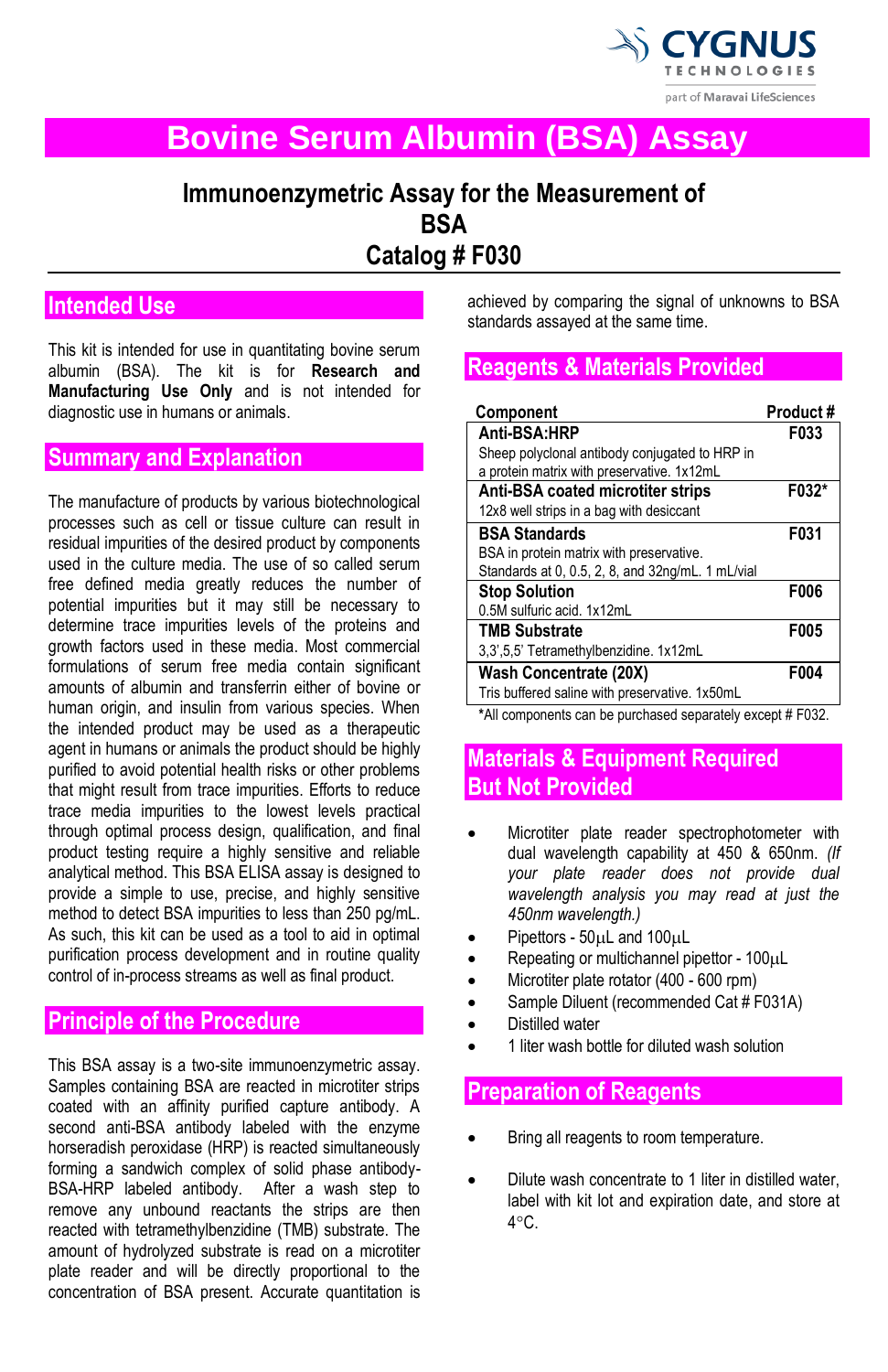# **Storage & Stability**

- All reagents should be stored at  $2^{\circ}$ C to  $8^{\circ}$ C for stability until the expiration date printed on the kit.
- Reconstituted wash solution is stable until the expiration date of the kit.
- After prolonged storage, you may notice a salt precipitate and/or yellowing of the wash concentrate. These changes will not impact assay performance. To dissolve the precipitate, mix the wash concentrate thoroughly and dilute as directed in the 'Preparation of Reagents' section.

#### **Precautions**

- For Research or Manufacturing use only.
- Stop reagent is 0.5M H<sub>2</sub>SO<sub>4</sub>. Avoid contact with eyes, skin, and clothing.
- This kit should only be used by qualified technicians.

#### **Procedural Notes**

1. Complete washing of the plates to remove excess unreacted reagents is essential to good assay reproducibility and sensitivity. We advise against the use of automated or other manually operated vacuum aspiration devices for washing plates as these may result in lower specific absorbances, higher non-specific absorbance, and more variable precision. The manual wash procedure described below generally provides lower backgrounds, higher specific absorbance, and better precision. If duplicate CVs are poor, or if the absorbance of the 0ng/mL standard is greater than 0.250, evaluate plate washing procedure for proper performance.

2. This kit is a very sensitive assay for BSA (less than 250pg/mL). Since BSA is a common reagent in many laboratories and is often used at relatively high concentrations of more than a million fold higher, it is very important to use extreme care to avoid pollution of any of the reagents in this kit with external sources of BSA. BSA impurities will manifest itself as either high assay background, poor precision, or unexpected results.

3. Dilution of samples will be required for samples greater than 32ng/mL. The diluent used should be compatible with accurate recovery. The preferred diluent is our Cat. # F031A available in 100mL, 500mL, or 1 liter bottles. This is the same material used to prepare the kit standards. As the sample is diluted in F031A its matrix begins to approach that of the standards thus reducing any inaccuracies caused by dilutional artifacts. Other prospective diluents should be qualified in the assay to demonstrate that they do not give elevated background and are not polluted with BSA. The diluent should also give acceptable recovery when spiked with known quantities of BSA.

4. High Dose Hook Effect may be observed in samples with very high concentrations of BSA. Samples greater than 10µg/mL may give absorbances less than the 32ng/mL standard. If a hook effect is possible, samples should also be assayed diluted. If the dilution corrected concentration of the diluted sample is greater than the undiluted samples this may be indicative of the hook effect.

#### **Limitations**

- Cross reactivity of these antibodies with albumin from other species has not been extensively investigated. No interference from human, sheep, or rabbit albumin has been demonstrated at a 1mg/mL concentration.
- Certain sample matrices may interfere in this assay. Although the assay is designed to minimize matrix interference, materials such as detergents in high concentration, high salt concentration, extremes of pH (less than 6.0 and greater than 8.5) or very high protein concentrations may give erroneous results. It is recommended to test the sample matrix for interference by diluting the 32ng/mL standard 1 part to 3 parts of the matrix which does not contain any BSA. This diluted standard when assayed as an unknown should give a value of 6 to 10ng/mL. In cases where BSA levels in the sample will allow for sample dilution, such dilution will often overcome sample matrix interference. Consult *Cygnus Technologies* Technical Service Department for advice on how to quantitate the assay in problematic matrices.

## **Quality Control**

- Precision on duplicate samples should yield average % coefficients of variation of less than 10% for samples greater than 1ng/mL. CVs for samples less than 1 ng/mL may be greater than 10%.
- It is recommended that each laboratory assay appropriate quality control samples in each run to ensure that all reagents and procedures are correct.

### **Assay Protocol**

The assay is very robust such that assay variables like incubation times, sample size, and other sequential incubation schemes can be altered to manipulate assay performance for more sensitivity, increased upper analytical range, or reduced sample matrix interference. Before modifying the protocol from what is recommended, users are advised to contact our technical services for input on the best way to achieve your desired goals.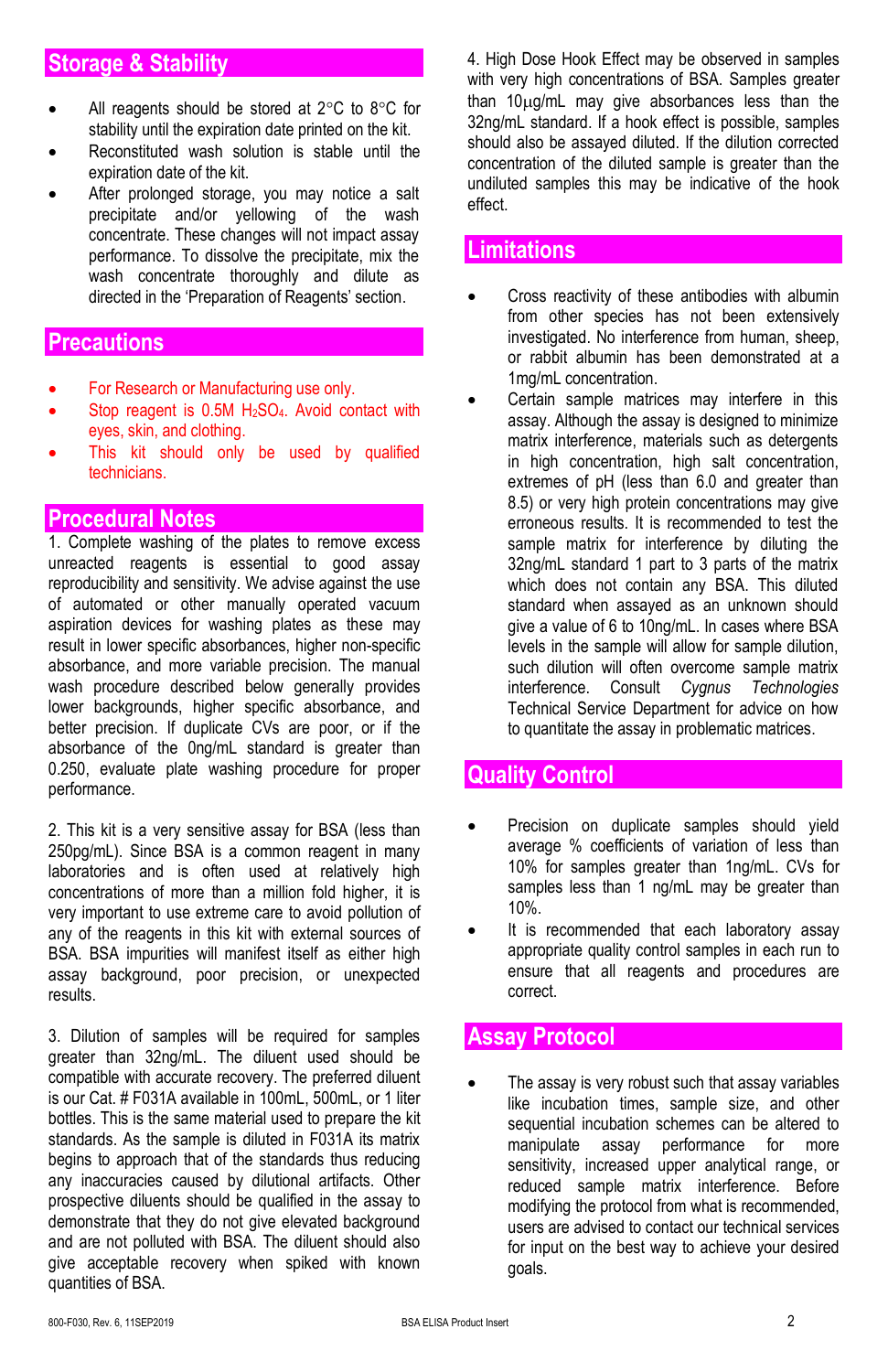- The protocol specifies use of an approved orbital microtiter plate shaker for the immunological step. These can be purchased from most laboratory supply companies. If you do not have such a device, it is possible to incubate the plate without shaking however, it will be necessary to extend the immunological incubation step in the plate by about 30 minutes in order to achieve comparable results to the shaking protocol. **Do not shake during the 30-minute substrate incubation step as this may result in higher backgrounds and worse precision.**
- Avoid the assay of samples containing sodium azide, (NaN3) which will destroy the HRP activity of the conjugate and could result in the underestimation of BSA levels in that sample.
- Bring all reagents to room temperature.
- Set-up plate spectrophotometer to read dual wavelength at 450nm for the test wavelength and ~650nm for the reference.
- All standards, controls and samples should be assayed in duplicate. Samples that could contain very high levels of BSA above the 32ng/mL standard or in the "Hook" region of this assay should also be assayed diluted. Recommended diluent is *Cygnus Technologies* Cat # F031A. Avoid the use of diluents which contain  $N_3$  or could be impurities with trace levels of BSA.
- Thorough washing is essential to proper performance of this assay. Automated plate washing systems or other vacuum aspiration devices are not recommended. The manual method described in the assay protocol is preferred for best precision, sensitivity and accuracy. A more detailed discussion of this procedure can be obtained from our Technical Services Department or on our web site. In addition, a video demonstration of proper plate washing technique is available in the 'Technical Help' section of our web site.
- Maintain a repetitive timing sequence from well to well for all assay steps to ensure that all incubation times are the same for each well.
- Make a work list for each assay to identify the location of each standard, control, and sample.
- If the substrate has a distinct blue color prior to assay it may have been polluted. If the absorbance of 100µL of substrate plus 100µL of stop against a water blank is greater than 0.1, it may be necessary to obtain new substrate or the sensitivity of the assay may be compromised.
- Strips should be read within 30 minutes after adding stop solution since color will fade over time.

#### **Assay Protocol**

**1. Pipette 50µL of standards, controls and samples into wells indicated on work list.**

**2. Pipette 100µL of anti-BSA:HRP (#F033) into each well.**

**3. Cover & incubate on orbital shaker at 400-600 rpm for 1 hour at room temperature, 24°C ± 4°C.**

**4. Dump contents of wells into waste. Blot and gently but firmly tap over absorbent paper to remove most of the residual liquid. Overly aggressive banging of the plate or use of vacuum aspiration devices in an attempt to remove all residual liquid is not necessary and may cause variable dissociation of antibody bound material resulting in lower ODs and worse precision. Fill wells generously to overflowing with diluted wash solution using a squirt bottle or by pipetting in ~350µL. Dump and tap again. Repeat for a total of 4 washes. Wipe off any liquid from the bottom outside of the microtiter wells as any residue can interfere in the reading step. Do not allow wash solution to remain in wells for longer than a few seconds. Do not allow wells to dry before adding substrate.**

**5. Pipette 100µL of TMB substrate (#F005).** 

**6. Incubate at room temperature for 30 minutes. DO NOT SHAKE.**

**7. Pipette 100µL of Stop Solution (#F006).**

**8. Read absorbance at 450/650nm.**

## **Example Data**

| Well # | <b>Contents</b> | Abs.<br>at 450-<br>650 <sub>nm</sub> | Mean<br>Abs. |  |
|--------|-----------------|--------------------------------------|--------------|--|
| A1     | Zero Std        | 0.097                                | 0.093        |  |
| B1     | Zero Std        | 0.088                                |              |  |
| C1     | $0.5$ ng/mL     | 0.165                                | 0.159        |  |
| D1     | $0.5$ ng/mL     | 0.151                                |              |  |
| E1     | 2ng/mL          | 0.306                                | 0.310        |  |
| F1     | 2ng/mL          | 0.314                                |              |  |
| G1     | 8ng/mL          | 0.759                                | 0.759        |  |
| H1     | 8ng/mL          | 0.758                                |              |  |
| A2     | 32ng/mL         | 2.363                                | 2.461        |  |
| B2     | 32ng/mL         | 2.558                                |              |  |

## **Calculation of Results**

The standards may be used to construct a standard curve with values reported in ng/mL. This data reduction may be performed through computer methods using curve-fitting routines such as point-to-point, spline, or 4 parameter logistic fit. **Do not use linear regression analysis to interpolate values for samples as this may lead to significant inaccuracies!** Data may also be manually reduced by plotting the absorbance values of the standard on the y-axis versus concentration on the x-axis and drawing a smooth point-to-point line. Absorbances of samples are then interpolated from this standard curve.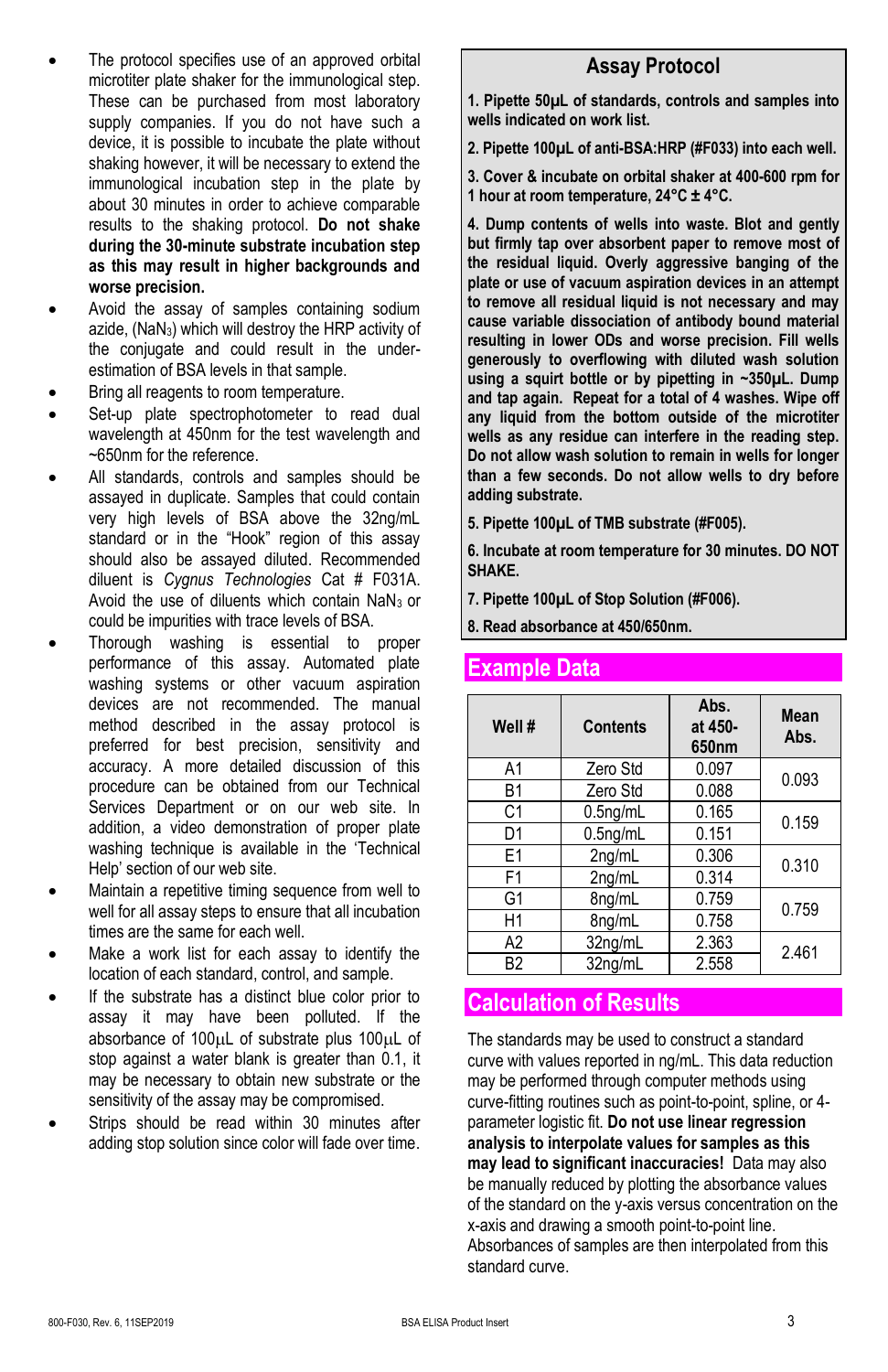# **Performance Characteristics**

*Cygnus Technologies* has qualified this assay by conventional criteria as indicated below. A more detailed copy of this "Qualification Summary" report can be obtained by request. This qualification is generic in nature and is intended to supplement but not replace certain user and sample specific qualification and qualification that should be performed by each laboratory. At a minimum each laboratory is urged to perform a spike and recovery study in their sample types. In addition, any of your samples types containing BSA within or above the analytical range of this assay should be evaluated for dilutional linearity to ensure that the assay is accurate and has sufficient antibody excess. Each laboratory and technician should also demonstrate competency in the assay by performing a precision study similar to that described below. A more detailed discussion of recommended user qualification protocols can be obtained by contacting our Technical Services Dept. or on-line at our web site.

#### **Sensitivity**

The lower limit of detection (**LOD**) is defined as that concentration corresponding to a signal two standard deviations above the mean of the zero standard. LOD is ~125 pg/mL in the recommended protocol. The lower limit of quantitation (**LOQ**) is defined as the lowest concentration, where concentration coefficients of variation (CVs) are less than 20%. The LOQ is ~250 pg/mL.

#### **Precision**

Precision is defined as the percent coefficient of variation (%CV). This is calculated by dividing the standard deviation by the mean value for a number of replicate determinations of two different control samples in the low and high concentration range of the assay. Both intra and inter-assay (n=5 assays) precision were determined on 2 pools with low (~2ng/mL) and high concentrations (~12ng/mL).

| Intra-assay |            |     |
|-------------|------------|-----|
| # of tests  | Mean ng/mL | %CV |
| 12          | ን በ        |     |
|             | 122        | 53  |
|             |            |     |
| Inter-assav |            |     |

| Inter-assay |            |     |
|-------------|------------|-----|
| # of assays | Mean ng/mL | %CV |
|             |            |     |
|             |            |     |

#### **Specificity/Cross-Reactivity**

In sandwich ELISA cross reactivity can manifest itself either as a false increase in BSA (positive cross reactivity) or as a false decrease in BSA (negative cross reactivity) when BSA present in the sample competes with the cross reactant for the kit antibodies. The following materials were tested for cross reactivity at the concentrations indicated both in the absence of BSA and

in the presence of 15 ng/mL BSA. None of these materials were found to yield any statistically significant false increase or decrease in apparent BSA concentrations. While no cross reactivity was detected in any of the substances tested, it is recommended that each user test known materials in their sample matrices for cross reactivity in a similar experiment.

| <b>Materials Not Cross Reactive for BSA</b> |                             |  |  |
|---------------------------------------------|-----------------------------|--|--|
| <b>Substance</b>                            | <b>Concentration Tested</b> |  |  |
| Human albumin                               | 10mg/mL                     |  |  |
| Goat serum                                  | 10%                         |  |  |
| Mouse serum                                 | 10%                         |  |  |
| Rabbit serum                                | 10%                         |  |  |
| Porcine gelatin                             | 10mg/mL                     |  |  |
| Fish gelatin                                | 1%                          |  |  |

#### **Recovery/Interference Studies**

Various buffer matrices were evaluated by adding known amounts of BSA. Because this assay is designed to minimize matrix interference most of these buffers yielded acceptable recovery defined as between 80- 120%. In general, extremes in pH (less than 5.0 and greater than 8.5), high salt concentrations, as well as certain detergents can cause under-recovery. Some product proteins in high concentration may also interfere in the accurate measurement of BSA. Each user should qualify that their sample matrices yield accurate recovery. Such an experiment can be easily performed by diluting the 32ng/mL standard provided with this kit into the sample matrix in question. For example, add 1 part of the 32ng/mL standard to 3 parts of the matrix containing no or very low BSA impurities. This diluted standard when assayed as an unknown should give a value of 6 to 10 ng/mL. Consult *Cygnus Technologies* Technical Service Department for advice on how to quantitate the assay in problematic matrices.

#### **Hook Capacity**

Increasing concentrations of BSA greater than 32 ng/mL were assayed as unknowns. The hook capacity, defined as that concentration which will give an absorbance reading less than the 32 ng/mL standard, was 10  $\mu$ g/mL.